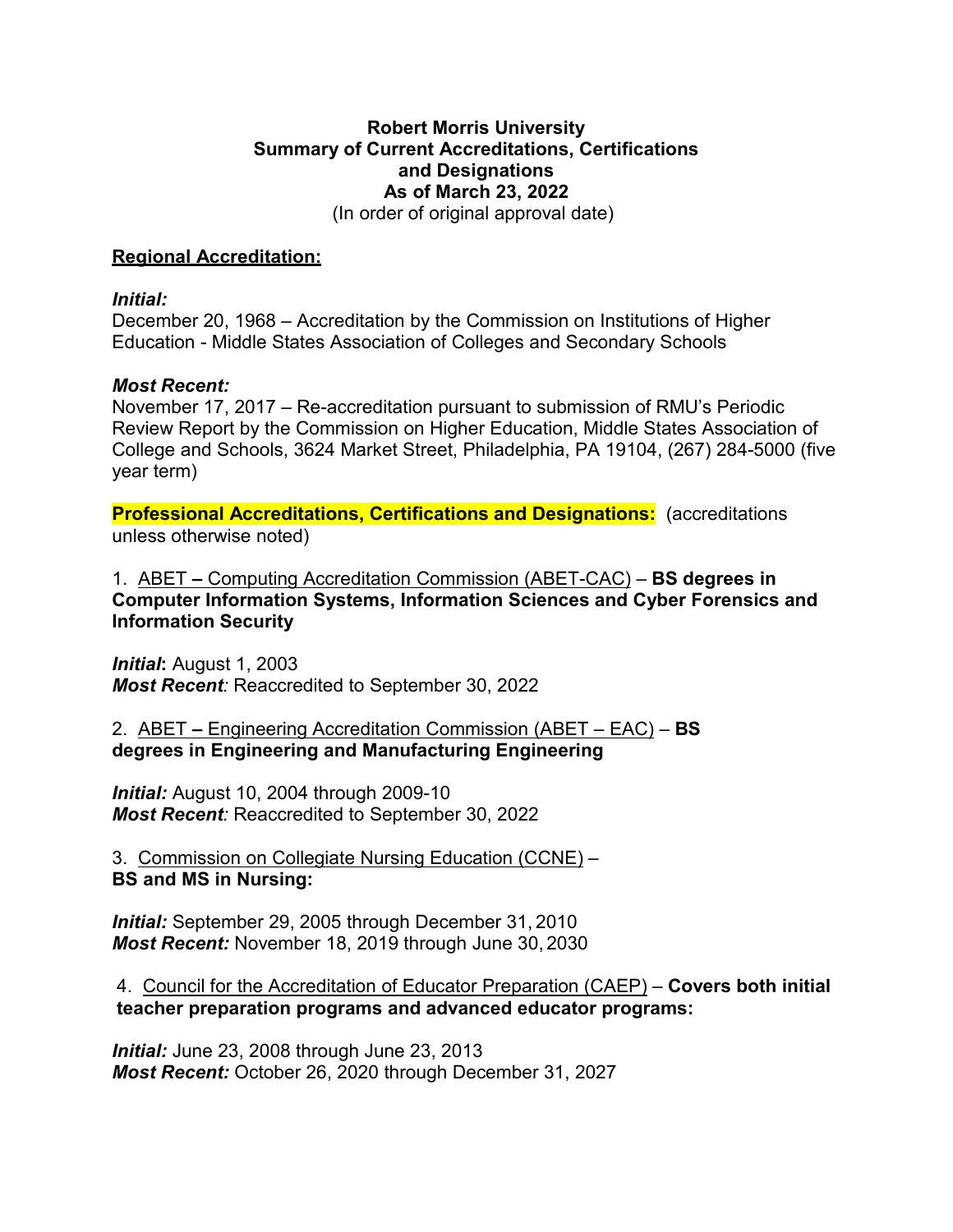5. The Association to Advance Collegiate Schools of Business (AACSB) - **BSBA; MBA; MS in Human Resource Management; MS in Non-Profit Management; MS in Taxation** *Initial:* April 2009 through April 2014 *Most Recent:* April 2019 through April 2024

6. Commission on Collegiate Nursing Education (CCNE) **– Doctor of Nursing Practice (DNP) and Post-Graduate Psychiatric Mental Health APRN Certificate Program**:

*Initial:* November 9, 2009 through June 30, 2015 *Most Recent:* November 18, 2019 through June 30, 2030

7. Society of Actuaries (SOA) – **BS in Actuarial Science** program designated as a Center of Actuarial Excellence (CAE).

*Initial:* December 15, 2009 through December 31, 2014 *Most Recent:* January 7, 2020 through December 31, 2024

8. Joint Review Committee on Educational Programs in Nuclear Medicine Technology – **BS in Advanced Medical Imaging Technology (formerly Nuclear Medicine Technology)** 

*Initial:* November 8, 2010 through November 7, 2011 *Most Recent:* October 25, 2019 through November 1, 2022

9. Society for Simulation in Healthcare – **Regional Research and Innovation in Simulation Education (RISE) Center at Robert MorrisUniversity**

*Initial:* August 21, 2013, indefinite term *Most Recent:* November 27, 2018 through December 31, 2023

10. National Security Agency and the Department of Homeland Security – **Robert Morris University** designated as a National Center of Academic Excellence in Cyber Defense Education (CAE-CDE)

*Initial***:** April 23, 2019 through April 23, 2024

11. The International Dyslexia Association (IDA) – **Certificate in Structured Literacy and Reading Specialist Program**

*Initial:* June 25, 2019 through June 25, 2024

12. Commission on Accreditation of Healthcare Management Education (CAHME) – **M.S. in Health Services Administration**

*Initial:* May 2020 through May 2023